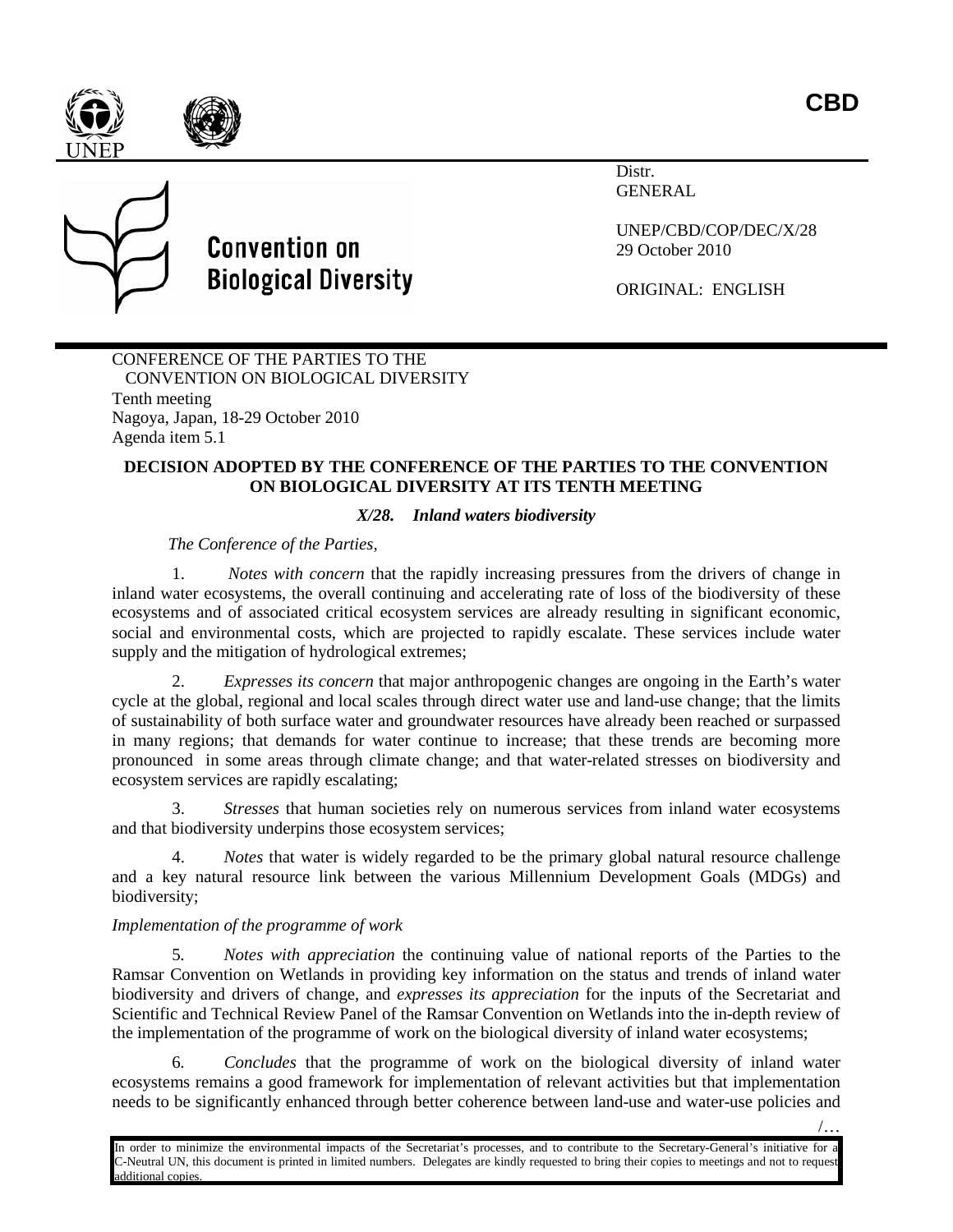#### UNEP/CBD/COP/DEC/X/28 Page 2

activities, better incorporation of water issues into other programmes of work of the Convention, including with regards to water use and the management of riparian zones and habitats, and improved recognition of the relevance of inland water ecosystem services to human health, poverty reduction, sustainable development and climate change;

7. *Notes with concern* evidence that inland water ecosystems are particularly vulnerable to invasive alien species and *urges* Parties and other Governments to refer to the work on invasive alien species when implementing the programme of work on inland water ecosystems;

8. *Urges* Parties and other Governments to develop and implement national and regional action plans, strategic environmental assessments and to enforce existing legal measures in order to halt unsustainable use to promote the conservation and sustainable use of inland waters biodiversity especially to address inland waters over-extraction and fragmentation, including their impact on fisheries;

9. *Recalling* decision IX/19, paragraph 3, *alerts* Parties and other Governments of the continuing need to further strengthen relevant international cooperative arrangements for the management of inland watercourses and water-bodies consistent with Article 5 of the Convention;

10. *Urges* Parties, other Governments and relevant organizations to reinforce their efforts for the implementation of the programme of work on the biological diversity of inland water ecosystems, taking into account the relevant goals and Aichi Biodiversity Targets of the Strategic Plan for Biodiversity 2011-2020; and *encourages* Parties, other Governments and relevant organizations to reinforce capacity for the implementation of the programme of work, including institutional coordination, with particular emphasis on the contribution of the programme of work to the achievement of sustainable development, poverty alleviation and achieving the Millennium Development Goals by, *inter alia*:

(a) Enhancing coordination and collaboration between all sectors using water and other resources associated with inland water ecosystems to avoid negative impacts on biodiversity and ecosystem services;

(b) Further incorporating biodiversity considerations into integrated water resources management and related approaches and to consider the interactions between, and inter-connectivity of, the different ecosystems that regulate surface, groundwater and coastal water resources;

(c) Reinforcing their conservation efforts including, *inter alia,* expanding protected areas and ecological networks<sup>[1](#page-1-0)</sup> for inland water biodiversity and through designating coherent and comprehensive networks of wetland areas within river basins for the Ramsar List of Wetlands of International Importance and through international cooperation in the management of inland water resources;

(d) Strengthening their ability to report on protected areas coverage of freshwater ecosystems, including in areas designated to protect terrestrial biodiversity;

(e) Enhancing efforts to address the drivers of inland water biodiversity degradation and loss by integrating biodiversity considerations, where appropriate, into decision-making by other sectors, for example, energy production, transport, agriculture, fisheries, industry, mining and tourism, and into regional development plans;

(f) Preventing alterations of water flows, including by direct human interventions and/or climate change, that are detrimental to biodiversity and ecosystem services;

- (g) Preventing unsustainable use of groundwater;
- (h) Rehabilitating and restoring degraded inland water ecosystems and their services;

<span id="page-1-0"></span> $<sup>1</sup>$  In the context of this programme of work, a generic term used in some countries and regions, as appropriate, to encompass the</sup> application of the ecosystem approach that integrates protected areas into broader land- and/or seascapes for effective conservation of biodiversity and sustainable use.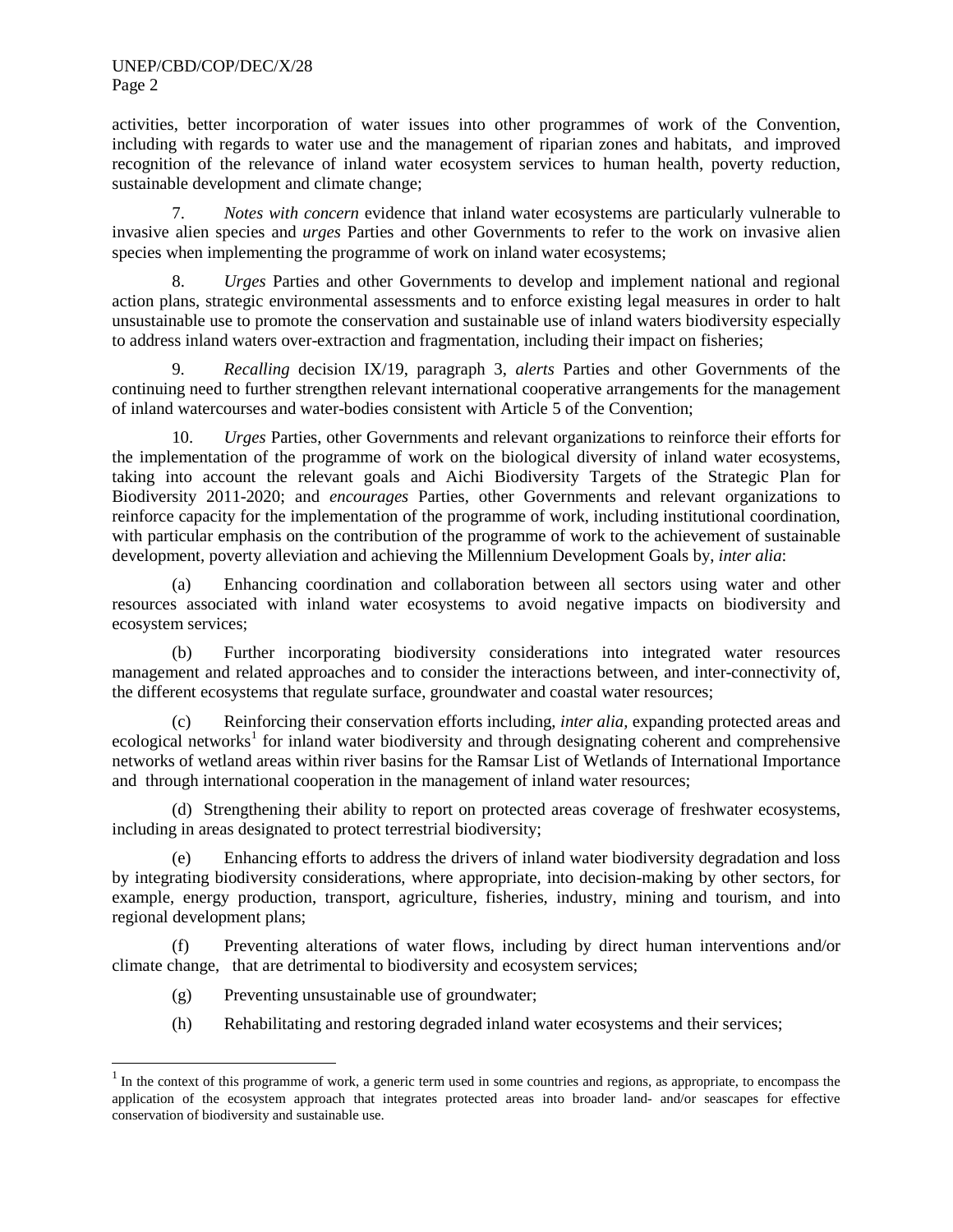(i) Encouraging, as appropriate, the relevant users of land and water to improve the services provided by inland water ecosystems through schemes such as, *inter alia*, voluntary payments for ecosystem services;

(j) Ensuring the participation of relevant stakeholders in the management of inland waters in decision-making regarding policies and actions that involve the conservation and sustainable use of inland water ecosystems and contribute to the alleviation of poverty;

(k) Exploring opportunities to strengthen resource allocation for capacity-building for implementation, as might be justified by the economic benefits of improved inland water ecosystem management; and

(l) Ensuring that the connectivity of inland water ecosystems with terrestrial and marine ecosystems is maintained and where necessary restored, in order to adapt to the adverse impact of climate change and also to minimize the degradation of biodiversity;

11. *Invites* Parties, other Governments and relevant organizations to support programmes and activities at regional and national levels to address the drivers of loss of biodiversity of inland water ecosystems;

12. *Encourages* Parties and other Governments to take into full account inland water ecosystems and their values in their sectoral development plans and national accounting, as appropriate, and reporting systems;

13. *Recognizing* the importance of inland water ecosystems on islands, their often unique inland waters biodiversity and, in particular, their role in sustaining limited water supplies on islands, *urges* small island developing States, as appropriate, to give increased attention to the implementation of the programme of work;

14. *Recognizing* the importance of inland water ecosystems, such as, for example, oases in dry and sub-humid lands, *urges* relevant Parties and other relevant Governments, to ensure cross-referencing and coherence between the programmes of work on the biological diversity of inland water ecosystems and the biological diversity of dry and sub-humid lands (as per, *inter alia*, decision VII/4, paragraph 11);

15. *Recognizes* the rapidly urbanizing global population and the importance of water supplies to cities and *urges* Parties and other Governments to take measures to reduce the pressure of cities on inland water ecosystems and to strengthen attention to and support for urban authorities and other stakeholders to:

(a) Take measures to sustain the ability of ecosystems to supply sufficient water of appropriate quality thus contributing to, *inter alia*, water supply for urban areas; and

(b) To protect biodiversity and ecosystem services provided by urban and peri-urban wetlands under their jurisdiction, as a contribution to national efforts in implementing the programme of work on the biological diversity of inland water ecosystems;

16. *Notes* that there is a need to clarify the scope of, and inter-linkages between, the programmes of work of the Convention on the biological diversity of inland water ecosystems and the biological diversity of marine and coastal ecosystems in coastal areas, including regarding coverage of coastal wetlands under the Ramsar Convention on Wetlands, and *requests* the Executive Secretary and *invites* the Secretariat of the Ramsar Convention on Wetlands, subject to available resources, to undertake through the joint work plan between the two conventions an assessment of ways and means to address relevant inland water biodiversity needs in coastal areas and to report on this matter to the fifteenth meeting of the Subsidiary Body on Scientific, Technical and Technological Advice;

17. *Encourages* Parties and other Governments, where appropriate, to ensure that their water allocation policies are based, *inter alia*, on the need to achieve the sustainable availability of water of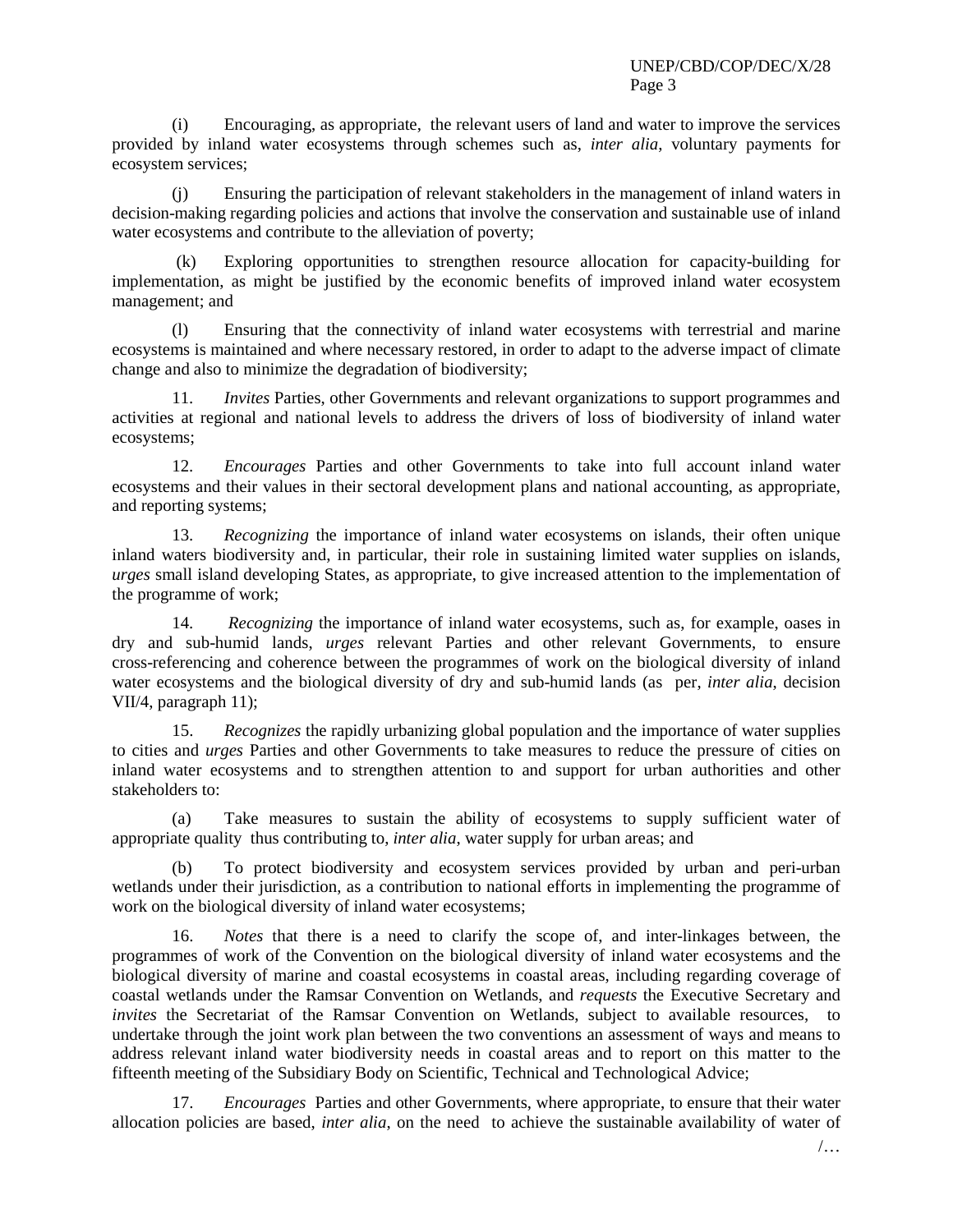adequate quantity and quality to support ecosystem functioning and the sustainable delivery of water-related or dependent ecosystem services;

18. *Requests* the Executive Secretary, in partnership with relevant organizations, including the Food and Agriculture Organization of the United Nations and the International Water Management Institute, to continue to investigate ways to reduce the negative impacts of agricultural water use and drainage on ecosystems and to enhance their ability to provide water for food production for present and future generations;

19. *Requests* the Executive Secretary, in consultation with the Secretariat and the Scientific and Technical Review Panel of the Ramsar Convention on Wetlands, and subject to available resources, to undertake an analysis of information in the fourth national reports to the Convention on Biological Diversity relevant to the status and trends of wetlands and drivers of change in wetlands, from all programme areas, and report the findings to the Scientific and Technical Review Panel and Secretariat of the Ramsar Convention on Wetlands in order to strengthen mutual information flow between the two conventions and in particular to inform, *inter alia,* the planned report on the state of the world's wetlands;

20. *Further requests* the Executive Secretary, and *invites* the Secretariat of the Ramsar Convention, to assess the status of implementation of the River Basin Initiative and to report on this matter for the information of a meeting of the Subsidiary Body on Scientific, Technical and Technological Advice prior to the eleventh meeting of the Conference of the Parties;

21. *Urges* Parties and other Governments to consider the need for joint implementation of elements of the programmes of work on the biological diversity of inland water ecosystems and of the biological diversity of marine and coastal ecosystems, taking into account the role of biodiversity in the water cycle;

### *Climate change*

22. *Notes* the findings of the Intergovernmental Panel on Climate Change technical report *Climate Change and Water*, which concludes, *inter alia*, that the relationship between climate change and freshwater resources is a matter of primary concern as water quality and availability will be severely affected by climate change;

23. *Notes* that the carbon cycle and the water cycle are perhaps the two most important large-scale biogeological processes for life on Earth and that these two cycles are broadly linked;

24. *Notes* that inland water ecosystems are significant stores of carbon and that peatlands and other wetlands have very high carbon stocks, particularly below ground, as recognized in decision IX/16 D and in the report of the second Ad Hoc Technical Expert Group on Biodiversity and Climate Change, [2](#page-3-0) which notes that peatlands and other wetlands store more carbon than the world's tropical forests;

25. *Urges* Parties and other Governments to:

(a) Recognize the prominence of changes occurring in the water cycle when considering the impacts of climate change on terrestrial, inland and coastal ecosystems and also therefore the importance of the role of the water-related services provided by ecosystems, in particular inland water ecosystems, in ecosystem-based adaptation to climate change;

(b) Ensure that their climate-change mitigation and adaptation activities are designed and implemented taking into account the needs and opportunities to sustain and/or enhance the services provided by inland water ecosystems and contribute, thereby, to the improvement of human well-being;

(c) Recognize the inter-dependence of the carbon and water cycles in their climate-change mitigation and adaptation activities and, in particular, the role of biodiversity in contributing to a

<span id="page-3-0"></span> $\frac{1}{2}$ UNEP/CBD/SBSTTA/14/INF/21.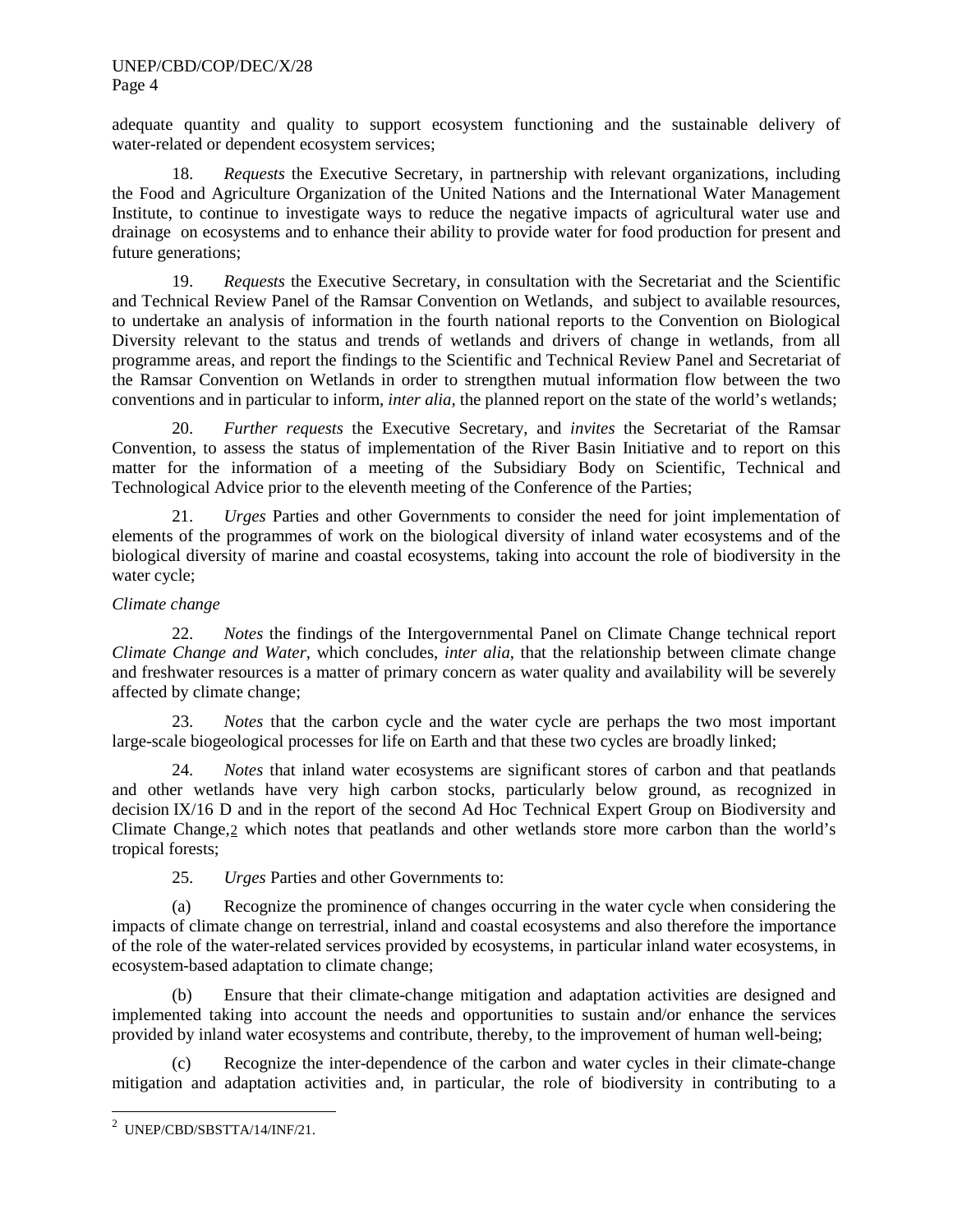sustained and functioning water cycle, the availability of water to support ecosystem functioning, waterrelated ecosystem services and carbon storage services;

26*. Encourages* Parties and other Governments to take into account the adaptation and mitigation capacities of wetlands when designing strategies for climate change;

27. *Notes* that water provides strong linkages between biodiversity, climate change and desertification and *invites* Parties and other Governments to build upon these linkages to further strengthen coherence between these subjects at the national level, as appropriate, to strengthen coordination and synergies between the Convention on Biological Diversity and other multilateral environmental agreements, such as the United Nations Convention to Combat Desertification, the United Nations Framework Convention on Climate Change and the Ramsar Convention on Wetlands and *requests* the Executive Secretary to use these linkages to strengthen collaboration within and between the Joint Liaison Group and the Biodiversity Liaison Group;

28. *Stresses* that reducing wetlands degradation and loss can provide multiple benefits for biodiversity and reduce the concentration of greenhouse gases in the atmosphere and therefore *invites* relevant bodies of the United Nations Framework Convention on Climate Change to consider the issue of wetlands degradation and loss in their framework;

#### *Scientific needs*

29. *Recognizes* the need for enhanced science-policy coordination and integration between natural and socio-economic sciences and notably between the inter-related subjects, among others, of biodiversity, terrestrial and inland water ecosystem functioning and service provision, land- and water-use practices, adequate quantity, quality and sustainable water supply, poverty reduction, sustainable development and the achievement of the Millennium Development Goals;

30. *Notes* the importance of robust data on inland water species in determining the status and trends of these ecosystems, including as key underlying data for other assessments and initiatives, including, *inter alia*, the third edition of the Global Biodiversity Outlook and the 2010 Biodiversity Indicators Partnership, and new initiatives, such as the State of the World's Aquatic Genetic Resources, being undertaken by the Food and Agriculture Organization of the United Nations, and *expresses its appreciation* to these organizations, initiatives and individuals responsible for generating and maintaining the underlying datasets;

31. *Urges* Parties and other Governments to support strengthened capacity for the monitoring of the biodiversity of inland water ecosystems, including at the species level;

32. *Recognizes* the need for improved guidance on the relationships between biodiversity and water and *calls for* further policy-relevant scientific assessments of the relationships between biodiversity, hydrology, ecosystem services and sustainable development, in particular regarding, *inter alia*:

The relationships between the carbon and water cycles, and policies and management interventions in each, and the ability of biodiversity to underpin both cycles; and

(b) The impact of the direct anthropogenic use of water on terrestrial biodiversity, and *vice versa*, including, *inter alia*, fluxes between soil moisture, groundwater and evapo-transpiration of plants, and shifts in local and regional precipitation, taking into account any additional water-induced stresses on ecosystems through climate change;

and *invites* Parties and other Governments to provide technical and financial support for this work;

33. *Recognizes* the need for improved incorporation of biodiversity and ecosystem-service considerations in water-resources scenario planning and *requests* the Executive Secretary and *invites* the Scientific and Technical Review Panel of the Ramsar Convention on Wetlands, subject to available resources, to strengthen efforts to contribute to ongoing processes in this regard, including, *inter alia,* the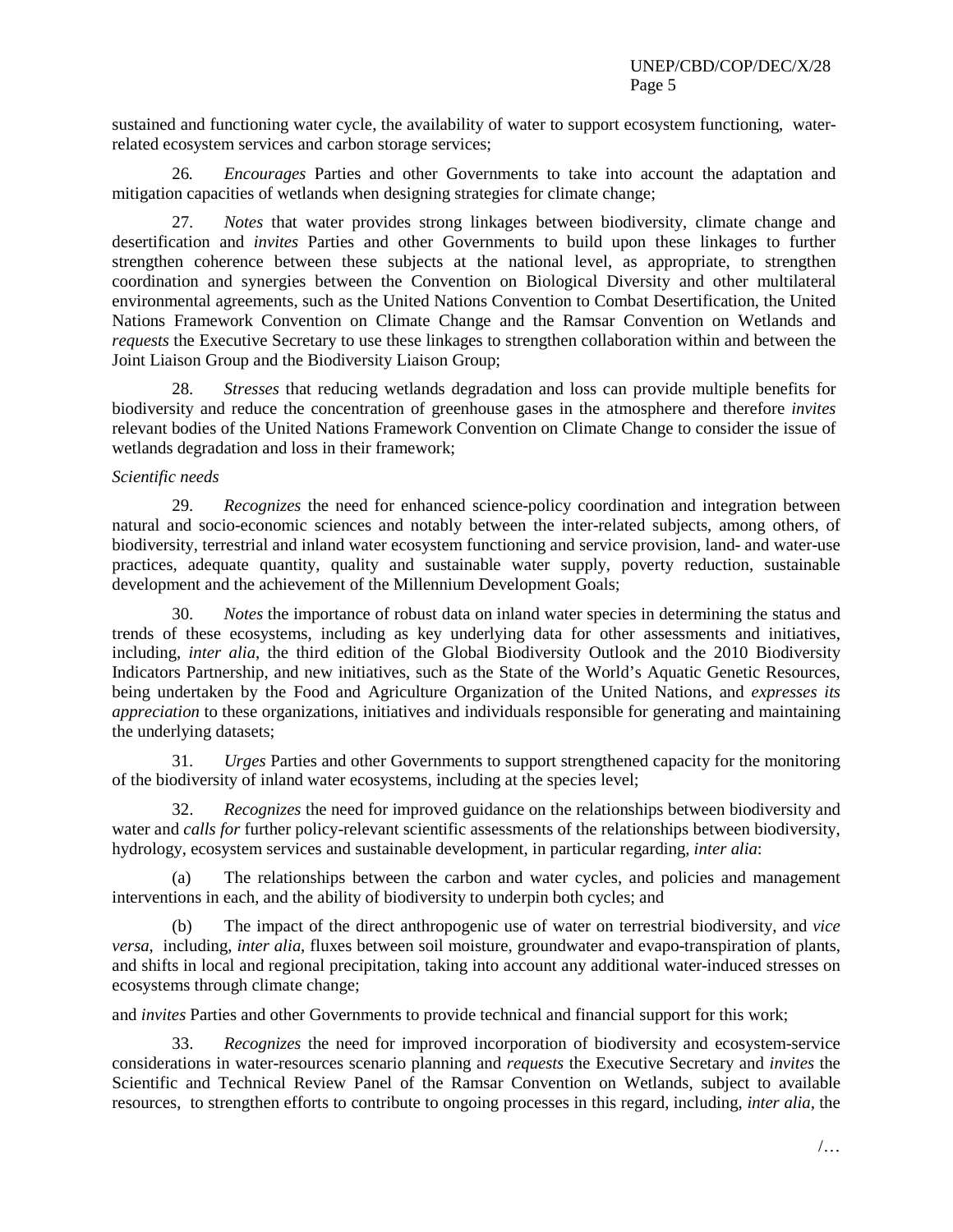scenario analysis being undertaken for the Fourth World Water Development Report; and *invites* Parties and other Governments to provide technical and financial support to this end;

34. *Welcomes with appreciation* the development and expanded use of tools to assist implementation of the programme of work by Parties, other Governments, international and non-governmental organizations and other partners, and *encourages* their further development and wider application, and *recognizes* the need for strengthened capacity-building efforts for their use, while *noting* that priority needs lie in the social, economic, institutional and policy arenas in order to better coordinate the management of the multiple drivers of change to inland water ecosystems so as to achieve balanced, fair, equitable and sustained delivery of their multiple services as a contribution to sustainable development;

35. *Invites* Parties and other Governments to pay attention to the increasing relevance of existing guidance available under the Ramsar Convention on Wetlands and the resolutions of the Conference of its Contracting Parties and to continue, and strengthen where necessary, consideration of this guidance and resolutions;

36. *Urges* Parties to both the Convention on Biological Diversity and the Ramsar Convention on Wetlands to take more complementary comprehensive measures for joint implementation of the two conventions at the national level, amongst other means by using the TEMATEA tool;

37. *Notes* that 2011 represents the fortieth anniversary of the negotiation of the Ramsar Convention on Wetlands, and *encourages* Parties, other Governments and relevant organizations to contribute to the celebration of this event and to utilize it as an additional opportunity to further strengthen efforts between the Convention on Biological Diversity and the Ramsar Convention on Wetlands;

38. *Urges* Parties and other Governments to consider the implications of changes in the water cycle, and freshwater resources, where relevant and feasible, in the implementation of all thematic and cross-cutting programmes of work, and with special attention to the links between hydrology, biodiversity, ecosystem functioning and sustainable development, and *requests* the Subsidiary Body on Scientific, Technical and Technical Advice to consider these aspects;

39. *Recognizing* the good synergies between the Convention on Biological Diversity and the Ramsar Convention on Wetlands, *requests* the Executive Secretary, and *invites* the Secretariat and Scientific and Technical Review Panel of the Ramsar Convention, and other relevant partners, subject to the availability of financial resources, to establish an expert working group, building upon the relevant core expertise of the Scientific and Technical Review Panel of the Ramsar Convention, to review available information, and provide key policy relevant messages, on maintaining the ability of biodiversity to continue to support the water cycle, with the terms of reference annexed to the present decision;

40. *Invites* Parties, other Governments and relevant organizations to submit to the Executive Secretary science-based and/or local-knowledge-based information and case-studies relevant to the work of the expert group, but to also note that this work should not delay immediate action, where necessary and appropriate, at national level to address the subjects in question;

41. *Requests* the Executive Secretary to: disseminate the draft results of this work to Parties and other Governments, through the clearing-house mechanism and other appropriate means, for their comment and review and in order to promote the exchange of knowledge and effective application of the outcomes of this work; distribute the final report of the group to Parties and other Governments at the earliest opportunity, and to report on progress to a meeting of the Subsidiary Body on Scientific, Technical and Technological Advice prior to the eleventh meeting of the Conference of the Parties;

#### *Biodiversity and natural disasters*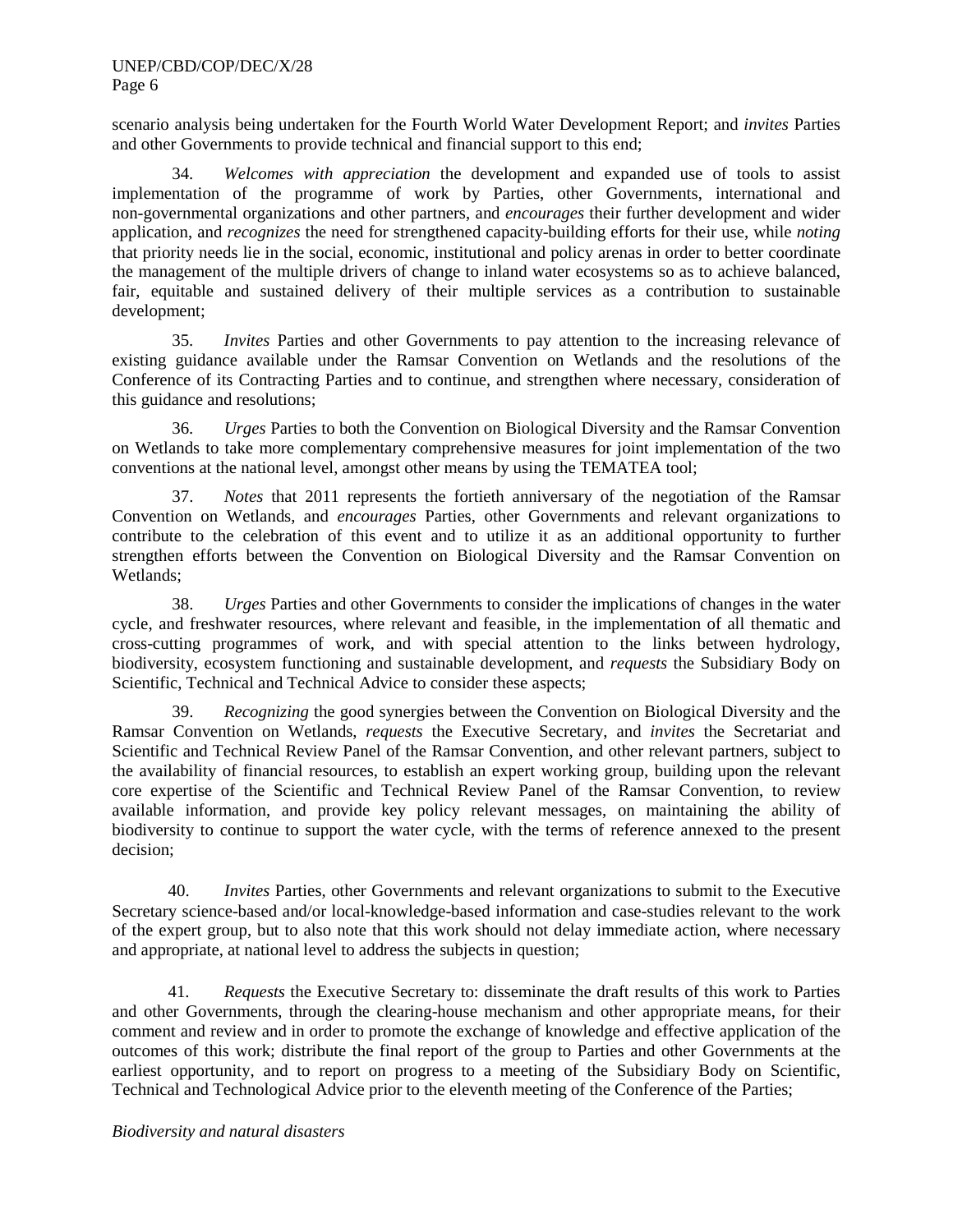42. *Notes* the role of biodiversity and ecosystems in providing services that reduce vulnerability to the impact of some natural disasters, in particular water-related impacts such as flooding and drought, and that current global changes are anticipated to increase disaster vulnerability and risk;

43. *Encourages* Parties and other Governments to recognize the role of healthy ecosystems, and in particular wetlands, in protecting human communities from some natural disasters and to integrate these considerations into relevant policies;

44. *Encourages* Parties and other Governments to conserve, sustainably use and, where necessary, restore ecosystems so that freshwater flows and water resources sustain biodiversity and thus contribute to human well-being;

45. *Requests* the Executive Secretary, subject to resources, in collaboration with partners, including the Ramsar Convention and the United Nations International Strategy for Disaster Reduction to:

(a) Undertake a gap analysis in relation to inland water biodiversity and ecosystem services and their potential role in disaster-risk reduction;

(b) Seek ways to address these gaps, as necessary, and within the mandate of the Convention on Biological Diversity, through strengthened tools and information, including policy and management guidance; and

(c) Strengthen capacity-support to these ends as a means to assist Parties to improve the contribution of inland water biodiversity and ecosystem services to natural-disaster-risk reduction;

and *invites* Parties and other Governments to provide technical and financial support to this end;

#### *Biodiversity, water and the Strategic Plan*

46. *Notes* that water provisioning, regulation and purification:

(a) Are critically important services provided by ecosystems, underpinned by biodiversity, and essential to sustainable development;

(b) Are essential for the continued functioning of terrestrial, inland and coastal ecosystems and the existence of biodiversity within these;

And that there is a clear scientific and technical basis to strengthen attention to water across all relevant interests and programmes of work of the Convention;

47. Making full use of the opportunities presented by the recognition of the role of biodiversity in water provisioning, regulation and purification, and hence sustaining water resources, *urges* Parties, other Governments, and relevant organizations to mainstream biodiversity into all sectors and levels of government and society as a contribution to the achievement of the objectives of the Convention;

#### *Annex*

### **TERMS OF REFERENCE FOR AN EXPERT GROUP ON THE ROLE OF BIODIVERSITY IN SUPPORTING THE WATER CYCLE AND ASSOCIATED ECOSYSTEM SERVICES**

1. The expert group will review the existing literature and other relevant information, including case-studies, on the contribution of biodiversity to sustaining the water cycle, and current and potential changes occurring in this relationship, including, *inter alia*:

(a) The role of ecosystems (forests, wetlands, grasslands, lakes and other relevant biomes) in regulating water availability, including during extreme hydrological events (droughts and floods) and over more prolonged periods including inter-annually;